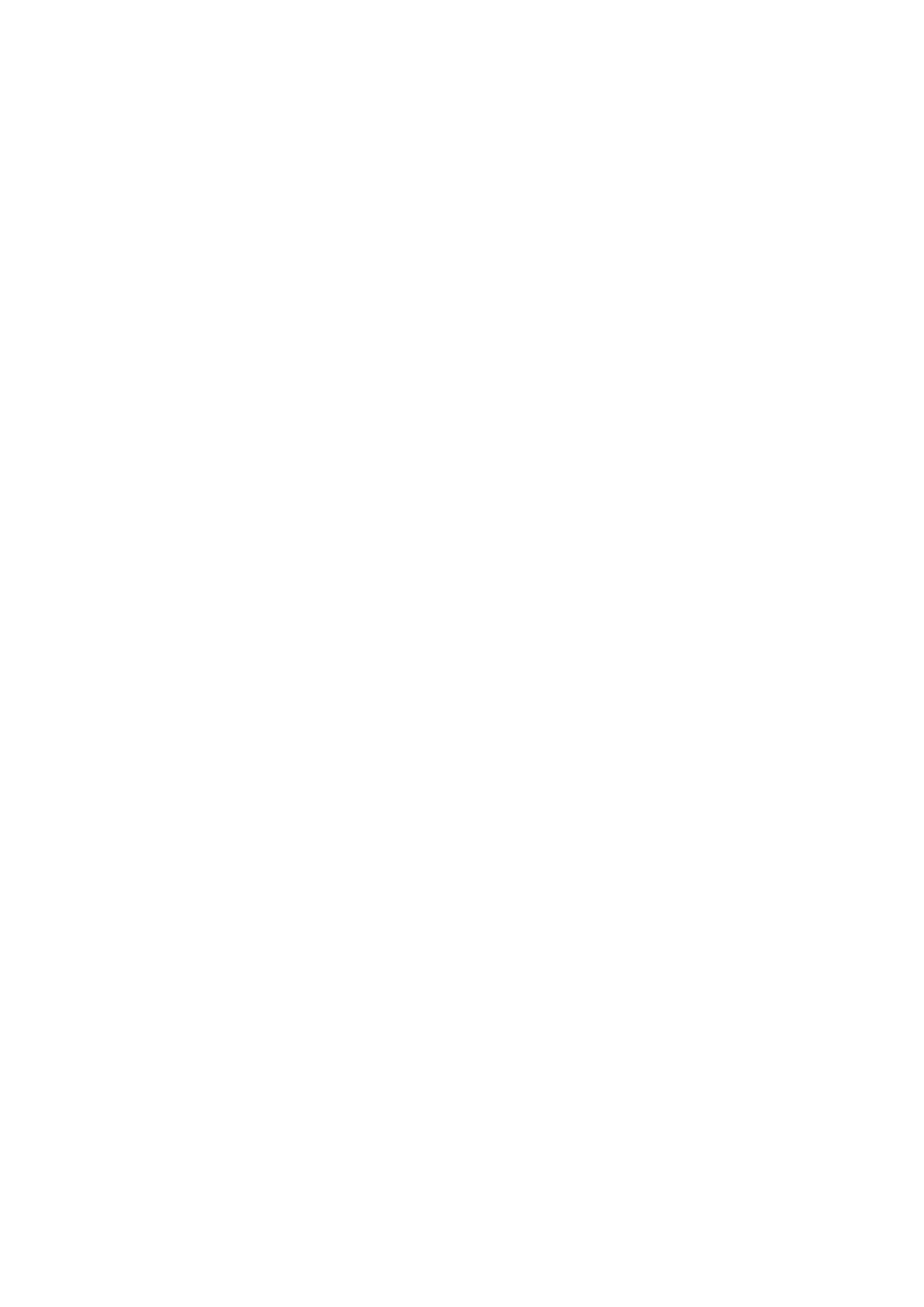# **APPENDIX 1**

### **Submission on the 2014/15 WCC Draft Annual Plan from the Makara/Ohariu Community Board**

## **Roading**

We support the proposed additional amount of \$100,000 in capital expenditure for minor safety initiatives in Ohariu and Makara. The basis of this support is due to the following:

- a. Over the past few years, there has been a noticeable increase in the amount of traffic using the rural roading system. In particular in Makara, this is partly due to the opening and operating of the Meridian Westwind project. This has involved, and will continue to involve for the foreseeable future, large commercial vehicles (i.e. vehicles transporting cranes and machinery for maintenance purposes) and by service vehicles.
- b. Heavy vehicles attending to the servicing of the Karori Sewage Outfall.
- c. Vehicles accessing the area to service the Transpower lines.
- d. Vehicles accessing Opau Road to visit the Westwind Recreational area.
- e. Throughout both Makara and Ohariu, the Board notes that there have been a number of residential additions that have involved vehicles accessing the sites during the development process and an increase in the number of residential vehicles in both valleys once developments have been completed.
- f. Through both valleys, there has been a noticeable increase in passenger vehicles, and vehicles towing boats and trailers to access Makara Beach, which is a prime recreational fishing area within the Wellington area, this being partly due to the opening of the Taputeranga Marine Reserve at Island Bay.
- g. There has been a general increase in vehicle usage in Ohariu Valley and Makara for recreational purposes, i.e. golf, horse riding etc.
- h. There has also been many more cyclists and runners passing through Ohariu Valley and Makara, using the route through Makara and Ohariu as a training ground for large road races throughout New Zealand. Rural roads were not built for the high number of cyclists currently using them.
- i. The WCC proposes to increase the cycling budget to \$4.3 million to improve the networks and safety. Some of this budget could be spent on improving cyclist safety through the Ohariu-Makara loop which is so well used.

#### **Condition of Roads/Drains/Culverts**

There are a number of issues relating to the roads in both Valleys. These include:

- a. Slumping of the roadside edges into the streams in various places.
- b. A number of the culverts need attention.
- c. Drainage alongside the roads in many places is deep, thus causing potential hazards to both motorists, cyclists and runners because of the narrowness of the road in many places, causing the motorist, runner or cyclist to move to the side when meeting oncoming vehicles. The sealing at the side of the roads is in places non-existent or very rough, and creates a hazard to runners and cyclists.